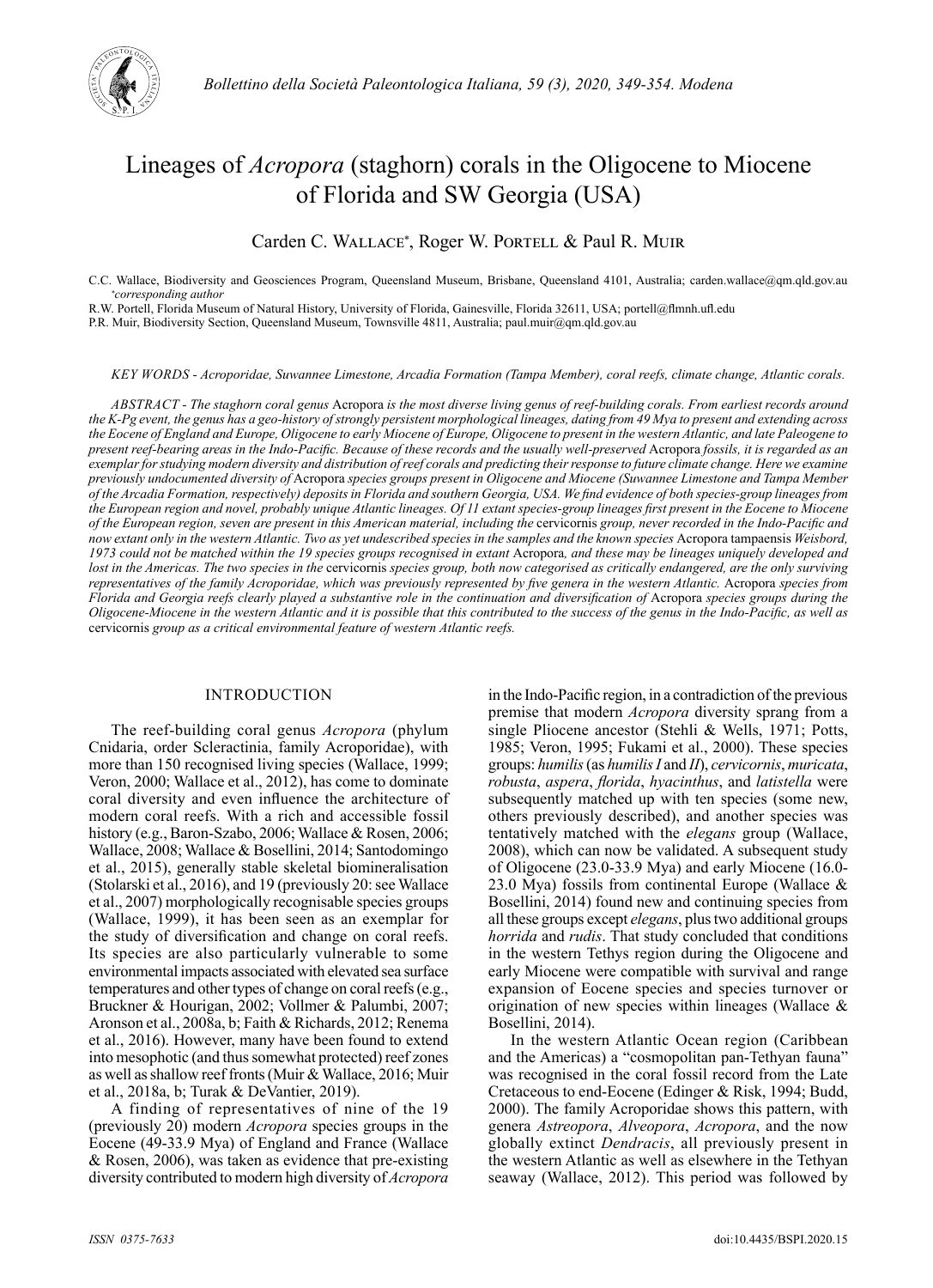| Locality                                                                             | Estimated age (Mya) | <b>Biostratigraphical age</b>                                    | <b>References</b>                               |  |  |
|--------------------------------------------------------------------------------------|---------------------|------------------------------------------------------------------|-------------------------------------------------|--|--|
| Tampa Member of the<br>Arcadia Formation, Tampa<br>Bay, Hillsborough County, Florida | 22.3 - 26 Mya       | Miocene (Aquitanian) to Oligocene<br>(Chattian) W 11541, W 15166 | Brewster-Wingard et al., 1997                   |  |  |
| Little Horseshoe Bend, Flint<br>River, Decatur County, Georgia                       | 27.8 - 33.9 Mya     | Oligocene (Rupelian)                                             | Dall, 1916                                      |  |  |
| Terramar 01, Polk County,<br>Socrum Quadrangle, Florida                              | 33.6 - 34.1 Mya     | Oligocene (Rupelian) to Eocene<br>(Priabonian)                   | Herbert & Portell, 2002<br>(references therein) |  |  |

Tab. 1 - Localities from which the *Acropora* fossils in this study were collected. Sources of ages and/or coral facies are from references indicated.

the Oligocene/early Miocene turnover period (OMT) characterised by loss of species and genera in many families including Acroporidae and leading to a "more distinctive Caribbean fauna" (Johnson & Kirby, 2006). By the end of the OMT only *Acropora* remained of the Atlantic Acroporidae, although it was briefly joined by its sister genus *Isopora* in the Neogene (Budd & Wallace, 2008; Wallace & Budd, 2009). Living *Acropora* is represented by the two extant species of the *cervicornis* group, *A. cervicornis* and *A. palmata*, and an F1 hybrid, currently accepted as *A. prolifera* (Lamarck, 1816) (see Wallace, 1999, p. 178-179; Vollmer & Palumbi, 2002; Anguila-Perera & Hernánde-Lander, 2018; Nylander-Asplin, 2018; Hoeksema & Cairns, 2020). While the histories of other genera of Acroporidae are well-documented (Budd et al., 1994, 1995) the origination and turnover of many species of *Acropora* in the western Atlantic remain to be detailed from fossil material deposited in museums. This paper documents a small part of this record, by looking at the species group status of fossils from Oligocene and Miocene deposits in Florida and Georgia, USA.

#### *Geological setting*

The basement conformation of the Florida Platform includes land that was rifted from the African Plate during the Triassic breakup of Pangea and sutured onto the North American continent (Scott, 2001, 2011; Smith, 2015; Upchurch et al., 2019). In the Cretaceous to mid Eocene, most of Florida was separated from the rest of North America by the Suwannee Straits, a swift marine current running from the Gulf of Mexico to the Atlantic Ocean (Fig. 1; Scott, 2011). Following this, tectonic activity and erosion of the Appalachian Mountains caused siliciclastic sediments and carbonates to fill the channel, forming the Gulf Trough (Smith, 2015; Upchurch et al., 2019). The flow of materials continued southwards, forming the Suwannee Limestone, named by Cooke & Mansfield (1936), which now underlies a portion of southern Georgia and most of modern Florida. It encompasses the early Oligocene (Rupelian, 27.8-33.9 Mya) and is thought to straddle the Eocene/Oligocene boundary (Herbert & Portell, 2002).

The Suwannee Limestone is exposed in river banks and at Little Horse Shoe Bend on the Flint River, Decatur County, Georgia (Dall, 1916) or accessed by mining, e.g., as at the FLMNH Terramar 01 site in Polk County, Florida (Herbert & Portell, 2002). In the region of Tampa Bay, Hillsborough County, Florida, the Suwannee Limestone is overlain by a younger deposit, the Tampa Member of the Arcadia Formation, which is late Oligocene (Chattian) to mid Aquitanian (early Miocene) (22.3-26 Mya) (Brewster-Wingard et al., 1997). These three locations provided our samples (Tab. 1, Fig. 1).

#### MATERIAL AND METHODS

Specimens were examined at the Florida Museum of Natural History (FLMNH), University of Florida, Gainesville, USA, the National Museum of Natural History (USNM), Smithsonian Institution, Washington DC, and at Queensland Museum, Brisbane, using a binocular dissecting microscope with eyepiece micrometer. We examined fossil fragments from 12 specimen lots, collected at the localities (Tab. 1, Fig. 1) from mid-nineteenth century to present. The fragments were studied for discernible skeletal characters at species-group level, as outlined in Wallace & Rosen (2006: Methods and tab. 2) and subsequent fossil studies (Wallace, 2008; Santodomingo et al., 2015).

### RESULTS AND DISCUSSION

Eleven forms with characters consistent with separate species were found, two from Georgia and nine from Florida (illustrated in Fig. 1 by locality). One was *Acropora tampaensis* Weisbord, 1973, with the others interpreted as new to science. Eight of the as yet undescribed species were attributed to seven of the species groups, assumed to be lineages, recognised in modern *Acropora* (Wallace, 1999; Wallace et al., 2012): *humilis*, *cervicornis*, *robusta*, *aspera*, *florida*, *elegans* and *horrida* groups (Fig. 1), leaving the affinities of the other three

Fig. 1 - (color online) Map of Florida and southern Georgia, indicating features and locations mentioned in the text. Images of species identified to species group are superimposed and arranged according to collecting location in: Suwannee Limestone (top and centre right hand images) and Tampa Member of the Arcadia Formation (left hand images). Two extant Atlantic Ocean species from the *cervicornis* group are shown alive and in situ in the San Blas Islands on the bottom right. All scale bars are 10 mm.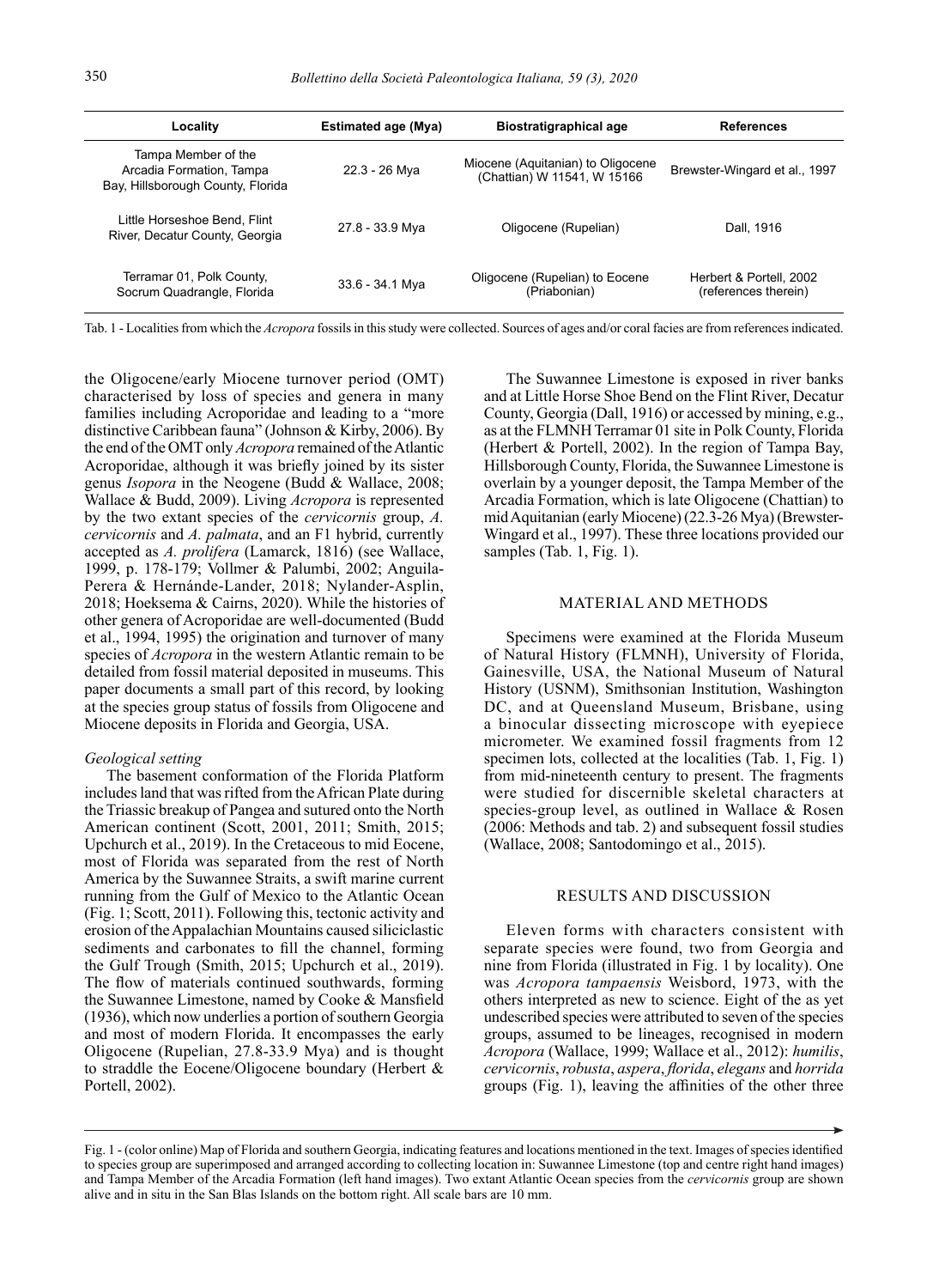

A. cervicornis

A. palmata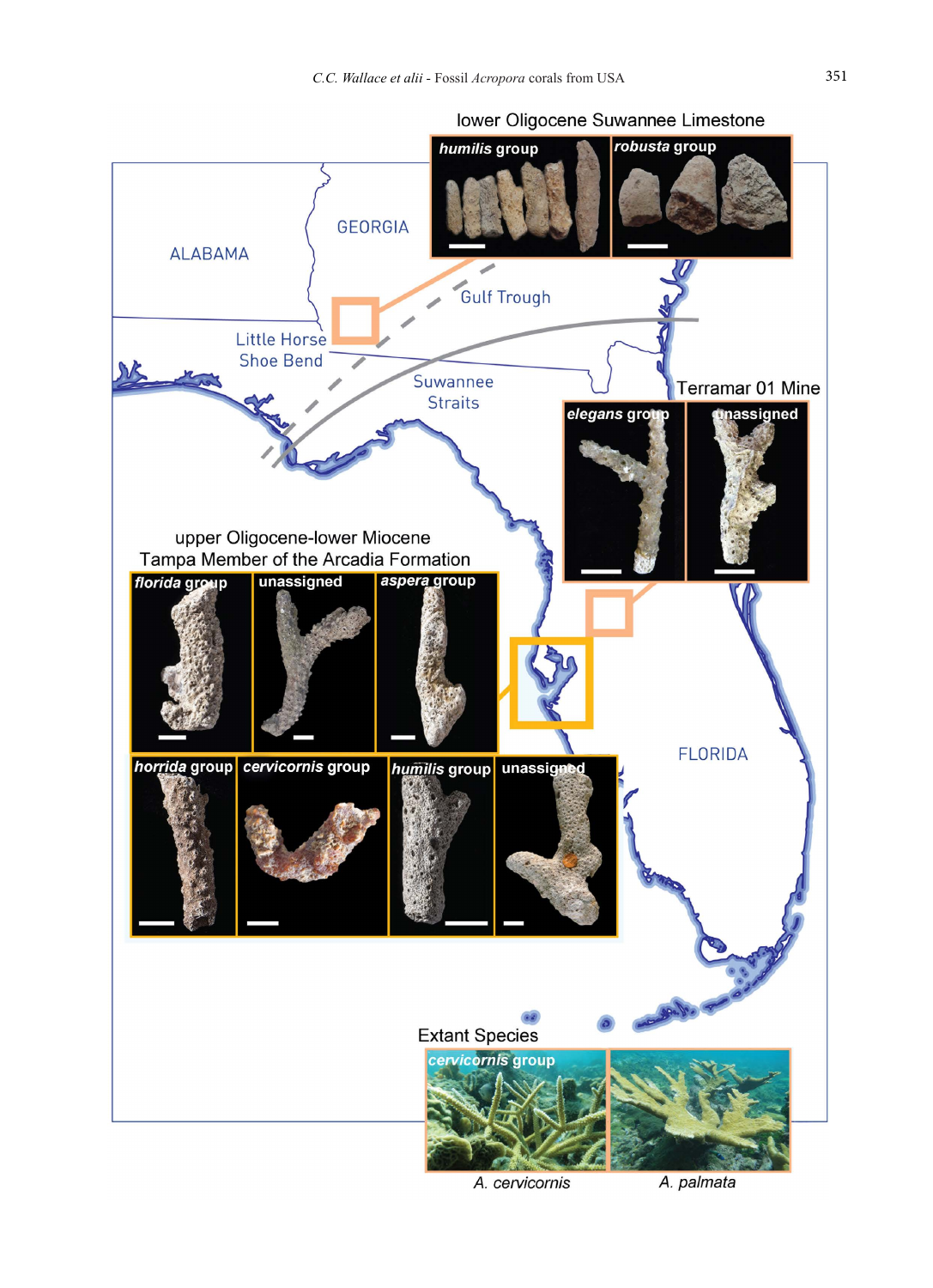| Period    | Epoch     | Age         | Nya       | latistella          | humilis*                                    | cervicornis*                               | muricata            | florida*                                    | hyacinthus          | aspera*                                     | horrida*             | robusta*             | elegans*             | rudis               |
|-----------|-----------|-------------|-----------|---------------------|---------------------------------------------|--------------------------------------------|---------------------|---------------------------------------------|---------------------|---------------------------------------------|----------------------|----------------------|----------------------|---------------------|
| Neogene   | Miocene   | Burdigalian | 16.0-20.4 | Europe <sup>2</sup> |                                             |                                            |                     | Europe <sup>2</sup>                         |                     |                                             | Europe <sup>2</sup>  |                      |                      |                     |
|           |           | Aquitanian  | 20.4-23.0 | Europe <sup>2</sup> | Florida <sup>1</sup>                        | Florida <sup>1</sup>                       |                     | Florida <sup>1</sup><br>Europe <sup>2</sup> |                     | Florida <sup>1</sup><br>Europe <sup>2</sup> | Florida <sup>1</sup> | Europe <sup>2</sup>  |                      |                     |
| Paleogene | Oligocene | Chattian    | 23.0-28.1 | Europe <sup>2</sup> | Europe <sup>2</sup>                         | Europe <sup>2</sup>                        |                     | Florida <sup>1</sup>                        | Europe <sup>2</sup> | Florida <sup>1</sup><br>Europe <sup>2</sup> |                      | Europe <sup>2</sup>  |                      | Europe <sup>2</sup> |
|           |           | Rupelian    | 28.1-33.9 |                     | Georgia <sup>1</sup><br>Europe <sup>2</sup> | Europe <sup>2</sup>                        |                     |                                             |                     |                                             | Florida              | Georgia <sup>1</sup> | Florida <sup>1</sup> |                     |
|           | Eocene    | Priabonian  | 33 9-37.8 |                     | England,<br>France <sup>3</sup>             | Europe $^{2,3}$                            |                     | England <sup>3</sup>                        |                     |                                             | Florida <sup>1</sup> | England <sup>3</sup> | Florida <sup>1</sup> |                     |
|           |           | Bartonian   | 37.8-41.2 | France <sup>3</sup> | England,<br>France <sup>3</sup>             | Europe <sup>2</sup><br>France <sup>3</sup> | France <sup>3</sup> | England <sup>3</sup>                        | France <sup>3</sup> | France <sup>3</sup>                         |                      |                      |                      |                     |
|           |           | Lutetian    | 41.2-47.8 | France <sup>3</sup> |                                             | France <sup>3</sup>                        |                     |                                             |                     | France <sup>3</sup>                         |                      |                      | France <sup>3</sup>  |                     |

Fig. 2 - Occurrence of identified *Acropora* species groups (columns) from the strata (rows) studied in: the Oligocene and Miocene of USA (superscript 1 = this paper), compared with the Oligocene and Miocene of continental Europe (superscript 2 = Wallace & Bosellini, 2014) and the Eocene of England and/or France (superscript 3 = Wallace & Rosen, 2006 + Wallace, 2008). Strata represented as in the Geologic Time Scale (Walker et al., 2012). Europe records include France, Italy, Spain and Slovenia. Each record is for one or two species in the species group indicated. Asterisk = species group found in this study.

species (including *A. tampaensis*) undetermined. Tab. 2 lists the main characteristics by which these species groups were determined from the fossil fragments.

Fig. 2 compares the age of the species-group distributions in Florida and Georgia with known speciesgroup presence in the *Acropora* fossil record from the western Tethys. The identified Atlantic lineages also occur in the Eocene, Oligocene and early Miocene of Europe, with the exception of *horrida* group, which has only a late Miocene record in Europe to date (Wallace & Rosen, 2006; Wallace, 2008; Wallace & Bosellini, 2014). All the groups except *cervicornis* group are also represented in the Miocene or younger of Indonesia in the central Indo-Pacific (Santodomingo et al., 2015). At this stage of interpretation, up to three unnamed species groups can be hypothesised to be uniquely American. A more complete description of the fossil material in this study is in preparation and this will describe the new species and further examine their lineages.

All Florida and Georgia records of *Acropora* lineages identified in this study, except *horrida* group, postdate their appearance in the western Tethys region. The presence of these species groups in northern America indicates that, from early diversification in the Eocene of England and Europe (Wallace & Rosen, 2006; Wallace, 2008), followed by range extension, species longevity and turnover in the European Oligo-Miocene (Wallace & Bosellini, 2014), the *Acropora* lineages were able to extend into the Atlantic and leave a diverse species record in mainland USA. This is a clear indication that *Acropora* played a role in the cosmopolitan pan-Tethyan

fauna of the western Atlantic to end-Eocene (Budd et al., 1994). The possibility that it also played a role in "the development of a more distinctive western Atlantic fauna by diversification during the Oligo-Miocene" (Johnson & Kirby, 2006, p. 283) may be hypothesised from the survival of the *cervicornis* group and presence of up to three novel species groups.

The diversity of species groups derived from the western Tethys in the Oligo-Miocene of the Atlantic is indicative of the presence of suitable conditions for *Acropora* survival in a variety of habitat types. The unique geological and biological features involved in the development of reefs in the region and the deposition of the fossil-bearing Suwannee Limestone and Arcadia Formation are described in many publications (e.g., Mansfield, 1937; Scott, 2001, 2011; Smith, 2015; Upchurch et al., 2019 and numerous others). Few of the species groups recorded here have been seen to date in the Caribbean fossil fauna (Budd et al., 1994; Budd, 2000; Wallace, 2012), so it is possible that this USA fauna played a unique role, perhaps in parallel to that played out in the Caribbean, and that this contributed to the maintenance and extension of many *Acropora* lineages into the Indo-Pacific.

Four other sister genera of *Acropora* in the family Acroporidae: *Astreopora*, *Alveopora*, *Isopora* and *Dendracis* (now extinct worldwide) are also present in the fossil record of the western Atlantic region (Wallace, 2012), but extinct there today, making *A. cervicornis* and *A. palmata* and their F1 hybrid (the *cervicornis* group) the only remaining representatives of the family. These species are known for their rapid growth and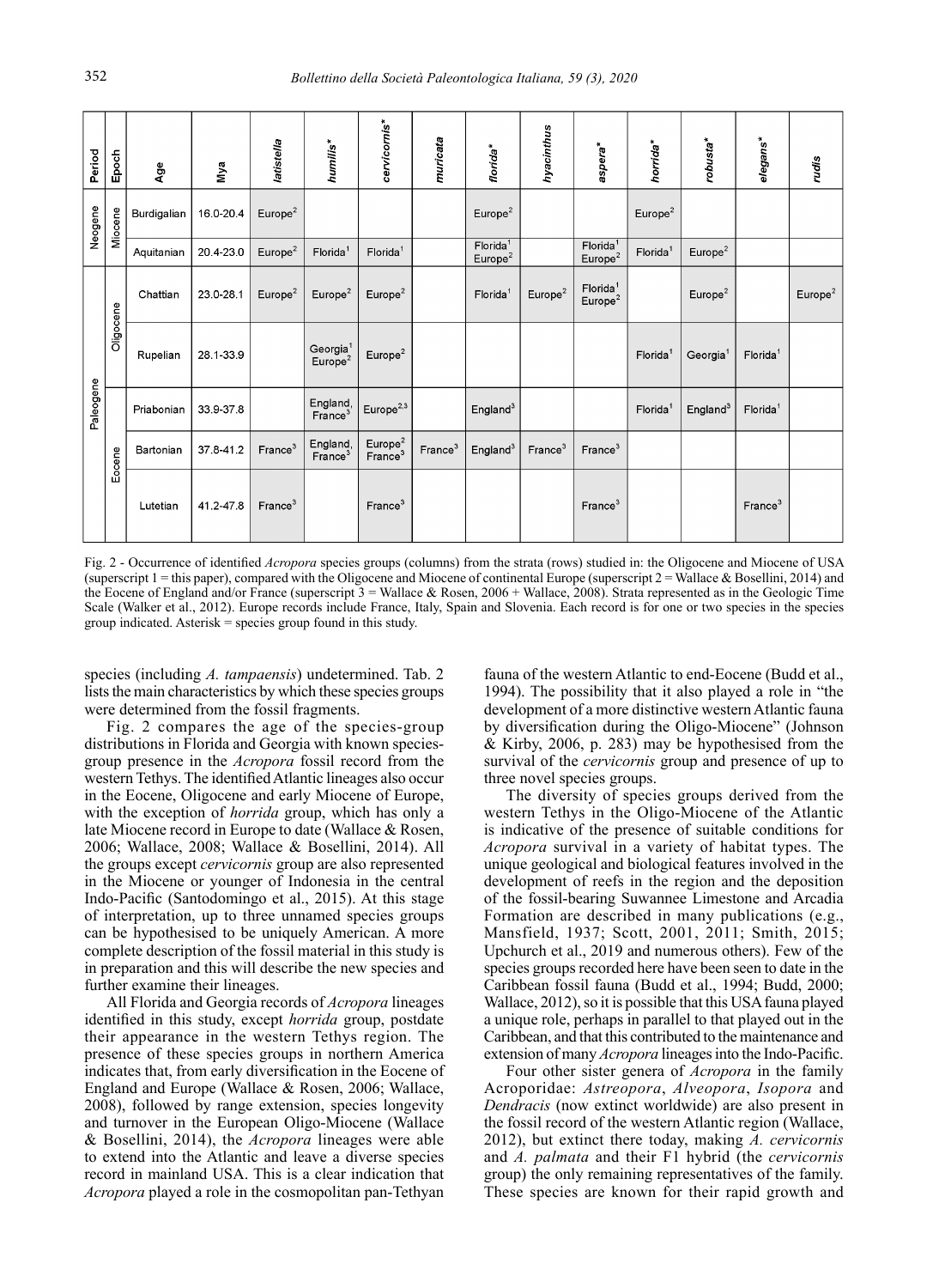| <b>Species group</b> | Main visible characteristics                                                                                                                                                                                                                                                                                                                                             |
|----------------------|--------------------------------------------------------------------------------------------------------------------------------------------------------------------------------------------------------------------------------------------------------------------------------------------------------------------------------------------------------------------------|
|                      |                                                                                                                                                                                                                                                                                                                                                                          |
| humilis              | Radial corallites short, thickened tubular with dimidiate openings, evenly sized or two sizes. Coenosteum<br>throughout reticulate with laterally flattened spinules, sometimes reticulo-costate. Colonies corymbose or<br>digitate, branch diameter axial dominated.                                                                                                    |
| cervicornis          | Radial corallites approximately tubo-nariform, evenly sized. Coenosteum reticulate between, costate on<br>radial corallites, with laterally flattened spinules more or less in lines (costae). Colony shape various, branch<br>diameter axial dominated                                                                                                                  |
| robusta              | Radial corallites dimorphic, one form long tubular with dimidiate opening, the other subimmersed.<br>Coenosteum reticulate between, costate on radial corallites. Colonies sub-arborescent, branch diameter<br>axial dominated.                                                                                                                                          |
| aspera               | Radial corallites labellate, upper wall absent, lower wall developed into a flaring lip, evenly sized or two<br>sizes. Coenosteum open reticulate with few simple spinules between radial corallites, costate on radial<br>corallites. Colonies corvmbose or arborescent, branch diameter axial dominated.                                                               |
| florida              | Radial corallites appressed tubular with thickened lip-like lower wall and round openings, evenly sized.<br>Coenosteum between radial corallites reticulate and simple, with few simple spinules, on radial corallites<br>costate or reticulo-costate. Colonies based on simple hispidose branching, branch diameter 50/50 axial:<br>radial.                             |
| elegans              | Radial corallites tubular or appressed tubular, evenly sized, sometimes alternate- sympodially arranged on<br>the branch. Coenosteum throughout formed by elaborate spinules, densely to moderately densely arranged.<br>Colonies with light structure, mostly horizontal branching and sparsely arranged branches, branch diameter<br>axial: radial domination various. |
| horrida              | Radial corallites simple tubular with round openings, evenly sized. Coenosteum throughout with simple to<br>moderately elaborated spinules, parts of coenosteum fused. Colonies arborescent to hispidose, branch<br>diameter 50/50 axial: radial.                                                                                                                        |

Tab. 2 - Main characteristics of the seven modern *Acropora* species groups that could be recognised in the fossil fragments examined and allow comparison with material from other fossil studies, in particular Wallace (2008), Wallace & Bosellini (2014), Santodomingo et al. (2015).

contribution to reef front structure. The *cervicornis* group is not represented elsewhere in the world after the Miocene, and never recorded from the Indo-Pacific. Current evidence suggests that this species group has a lineage of up to 45.8 million years, making its critically endangered status a serious threat to future phylogenetic diversity and habitat integrity of the reef ecosystems of the western Atlantic. *Acropora* species from the fossil record of Florida and Georgia reefs clearly played a substantive role in the diversification of *Acropora* during the Oligocene-Miocene in the western Atlantic and it is possible that this contributed to the success of the genus in the Indo-Pacific, as well as to the establishment of the surviving *cervicornis* group as a critical environmental feature of western Atlantic reefs.

#### ACKNOWLEDGEMENTS

From the USNM we thank S. Cairns and T. Waller for advice and assistance and T. Coffer for loan preparation, from FLMNH we thank staff and postgraduates for assistance. Drs G. Alvarez and S. Calsada are thanked for access to Spanish specimens. From the Queensland Museum we thank A. Rozefelds and K. Spring, and P. Waddington, fossil photographs. Live coral images kindly provided by A. Rickert. R. Bullard is thanked for Fig. 1 and A. Welsh for assistance with Fig.2.

#### REFERENCES

Aguilar-Perera A. & Hernández-Landa R.C. (2018). Occurrence of large thickets of *Acropora prolifera* (Scleractinia: Acroporidae) in the southern Gulf of Mexico. *Marine Biodiversity*, 48: 2203-2205.

- Aronson R., Bruckner A., Moore J., Precht B. & Weil E. (2008a). *Acropora cervicornis*. *The IUCN Red List of Threatened Species 2008*: e.T133381A3716457.
- Aronson R., Bruckner A., Moore J., Precht B. & Weil E. (2008b). *Acropora palmata*. *The IUCN Red List of Threatened Species* 2008: e.T133006A3536699.
- Baron-Szabo R.C. (2006). Corals of the K/T boundary: Scleractinian corals of the suborders Astrocoeniina, Faviina, Rhipidogyrina and Amphiastaena. *Journal of Systematic Palaeontology*, 4: 1-108.
- Brewster-Wingard G.L., Scott T.M., Edwards L.E., Weedman S.D. & Simmons K.R. (1997). Reinterpretation of the peninsular Florida Oligocene: an integrated stratigraphic approach. *Sedimentary Geology*, 108: 207-228.
- Bruckner A.W. & Hourigan T.F. (2002). Proactive management for conservation of *Acropora cervicornis* and *Acropora palmata*: Application of the US Endangered Species Act. Proceedings 9<sup>th</sup> International Coral Reef Symposium, Bali, Indonesia 23-27 October 2000, 2: 661-665.
- Budd A.F. (2000). Diversity and extinction in the Cenozoic history of Caribbean reefs. *Coral Reefs*, 1: 25-35.
- Budd A.F., Johnson K.G. & Edwards J.C. (1995). Caribbean reef coral assemblages during the early to middle Miocene: An example from the Anguilla Formation. *Coral Reefs*, 14: 109-117.
- Budd A.F., Stemann T. & Johnson K. (1994). Stratigraphic distributions of genera and species of Neogene to Recent Caribbean reef corals. *Journal of Paleontology*, 68: 951-997.
- Budd A.F. & Wallace C.C. (2008). First record of the Indo-Pacific reef coral genus *Isopora* in the Caribbean region: Two new species from the Neogene of Curaçao, Netherlands Antilles. *Palaeontology*, 5: 1187-1401.
- Cooke C.W. & Mansfield W.C. (1936). Suwannee Limestone of Florida (abstract): *Geological Society of America Proceedings*, 1935: 71-72.
- Dall W.H. (1916). A contribution to the invertebrate fauna of the Oligocene beds of Flint River, Georgia. *Proceedings of the U.S. National Museum*, 51: 486-524.